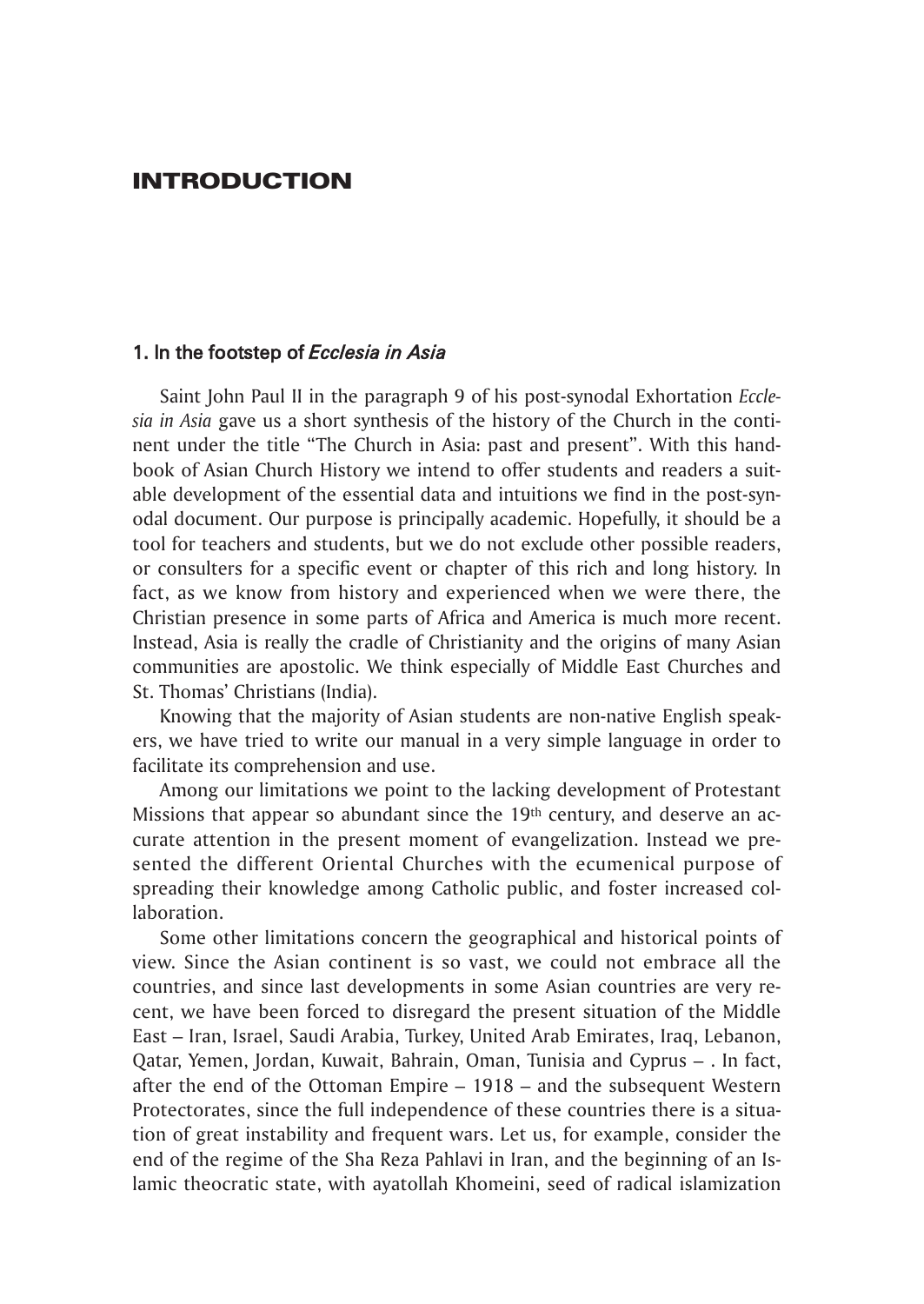in the region. Similarly the two wars of the Gulf and the end of the regime of Saddam Hussein in iraq – 1991 and 2003 –, the civil war in Syria, since 2011, the creation of the islamic State in Syria and iraq (iSiS) – declaration in 2014 – and the recent *coup d'état* in turkey. All these recent events entice persecution against the very old Christian minorities of different Churches in these countries. Benedict XVi had the initiative to celebrate a special Synod for the Church in Middle East in 2012. in this sense, our handbook is still an invitation to read complementary essays and productions, to follow the evolution of the Christianity in Asia.

the consultation of *Bibliographia Missionaria* (annually published by urbaniana university Press) could complete the deficiencies of our information.

We tried to enrich the chapters with some selected texts at the end of the volume in order to facilitate the direct contact with the sources. this aspect could give an enhancement to students' understanding. The abundant maps are also a precious tool for the study of this rich history.

Therefore, following for the most part the description of John Paul II in *Ecclesia in Asia*, we divided our matter in the following chapters:

1. The Patristic and Byzantine Period: Oriental Churches

2. Muslim Period: islam expansion and Christianity

3. Mongol Period: the Church in China

4. Discovering Period – new Asian Routes: Portugal and Spain Patronage, Salient Missionaries, Japan, Philippines, *Propaganda Fide*, Vietnam and Chinese Rites Controversy

5. Western Empires Period: netherlands, England and france; new Missionaries in Asia; the Holy See and the Churches in Asia

6. Asian Churches after ii World War and Vatican ii: End of colonialism and the action of the Holy See until John Paul II.

We can conclude this brief introduction with the words of John Paul II in *Ecclesia in Asia* (n. 9):

A survey of the Catholic communities in Asia shows a splendid variety by reason of their origin and historical development, and the diverse spiritual and liturgical traditions of the various Rites. Yet all are united in proclaiming the Good news of Jesus Christ, through Christian witness, works of charity and human solidarity. While some particular Churches carry out their mission in peace and freedom, others find themselves in situations of violence and conflict, or feel threatened by other groups, for religious or other reasons. in the vastly diversified cultural world of Asia, the Church faces multiple philosophical, theological and pastoral challenges. Her task is made more difficult by the fact of her being a minority, with the only exception the Philippines, where Catholics are in the majority.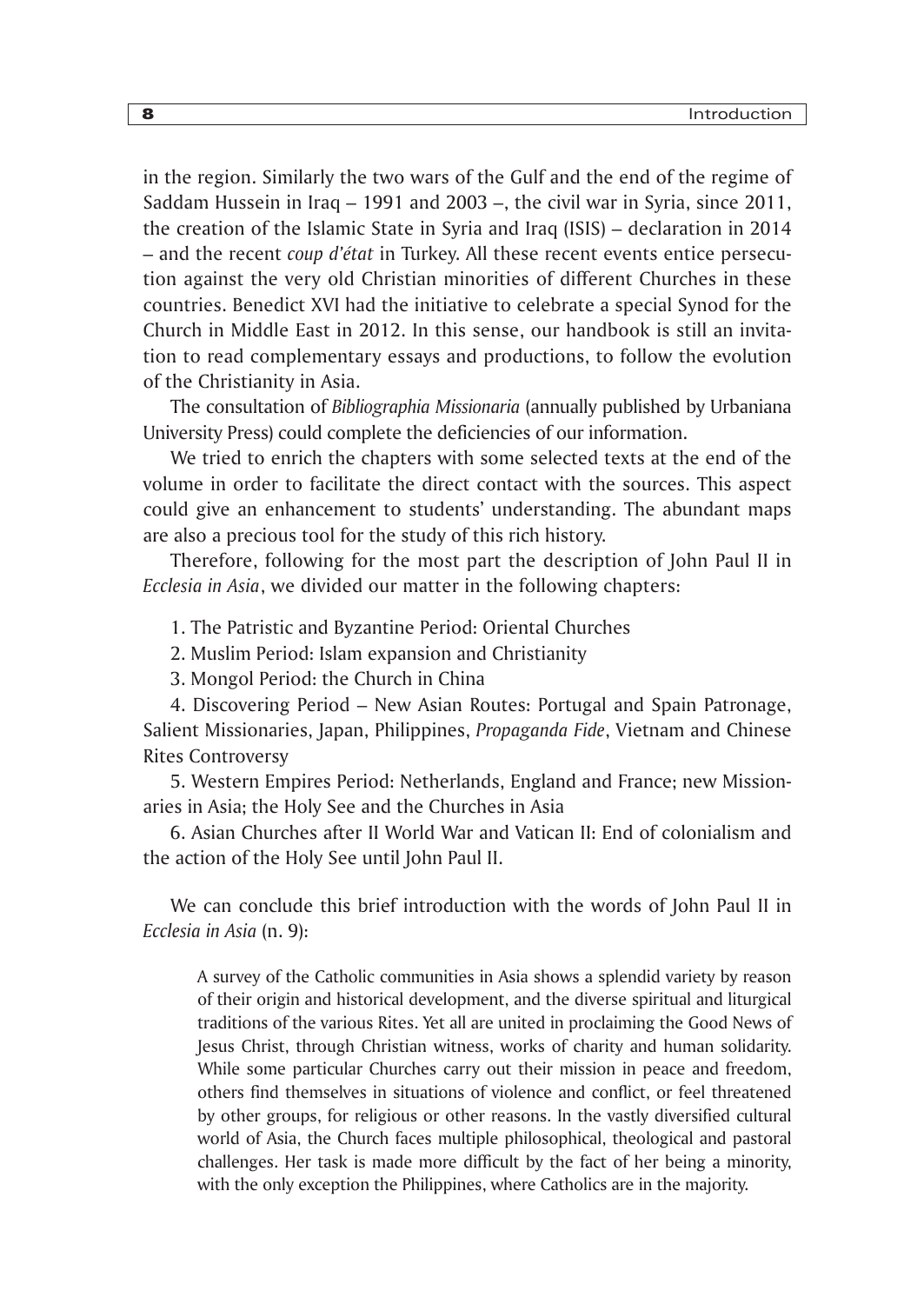#### 2. Principles

The Church in its Mystery – universal sacrament of salvation  $-$  is together and inseparably the Mystical Body of Christ and the Visible Society structured with hierarchical organs.

We can approach its inexhaustible richness in its theological essence but also in its historical development, to deepen our comprehension of the saving presence of the Paschal Mystery in the world.

Therefore, the History of the Church on the one hand is the phenomenological approach of persons, events, situations, struggles and suffering, expansion and victories of the People of God in its pilgrimage, but on the other hand it is the theological contemplation of the deep and amazing ways of the Divine Province to gather up all things in Christ (Ep 1: 10).

We intend to apply this global vision to the vast continent of Asia, where «God revealed and fulfilled his saving purpose from the beginning»1, to realize in a concrete manner the path of the Spirit of Christ, and the stumbling but perseverant and often heroic human answer in the past, and to take a new awareness of the present mission to face a future of hope and peace for the coming Kingdom of God.

#### 3. Motivations

INTELLECTUAL: it should be impossible to *understand* the present reality of the Asian Church without knowing the historical roots of every ecclesiastical situation in its unlimited variety.

SPiRituAL: it is a duty to *live* the Communion of Saints in a concrete manner, with a heartily thanksgiving and a full acknowledgement of the past Christian generations that entrust to us the treasure of the faith, since without them we had never existed as Christians.

PAStoRAL: this historical consciousness of our Christian heritage will help us to understand the present trends of our Christian communities and to choose in preaching, celebrating and leading, the pastoral ways that can help persons and societies, avoiding the possible errors or lacks we discovered in the past, and grasping the importance of being careful to conserve the ecclesiastical data for the future historians, for ourselves and our Local Churches.

<sup>1</sup> John Paul II, Post-Synodal apostolic Exhortation *Ecclesia in Asia*, n. 1.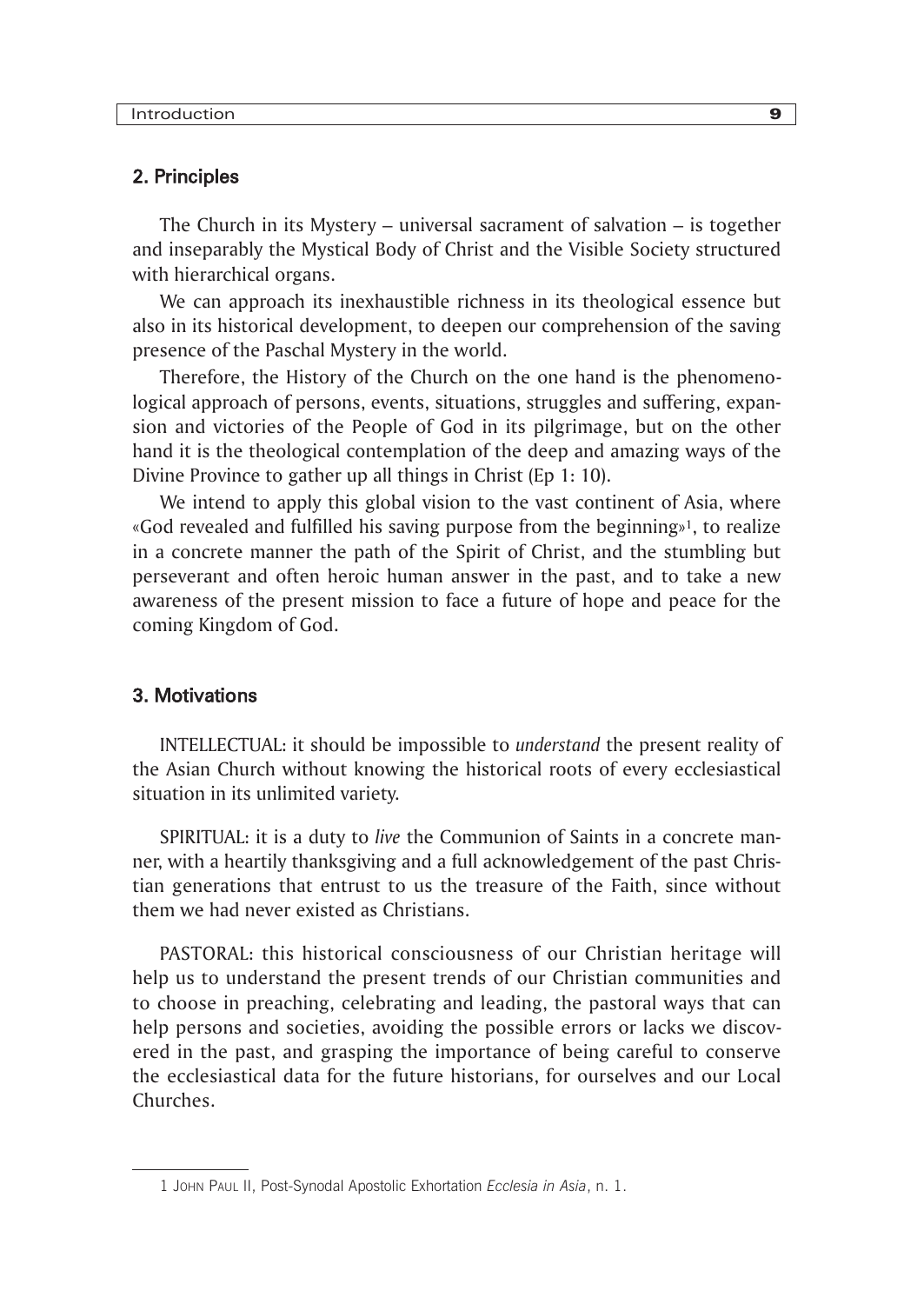# 4. Objectives

At the end of this course the student will be able to:

i. Handle the sources of the Asian Church History;

II. Master the knowledge of the great periods of the Christianity in Asia with their essential events, in the framework of the world History;

III. Analyze the historical documents in their context and content;

IV. Understand the present situation of Christianity in the main regions of the continent for wished "new evangelization".

| IVI                                                                                                                                                                                                            | <b>VII-XII</b>                                                                                                       | $XIII - XIV$                                                       | XV-XVII                                                                                                                                                                                                      | XVII-XX                                                                                                                                                                                                                                                                                                                                                                                                                                                  | XX                                              |
|----------------------------------------------------------------------------------------------------------------------------------------------------------------------------------------------------------------|----------------------------------------------------------------------------------------------------------------------|--------------------------------------------------------------------|--------------------------------------------------------------------------------------------------------------------------------------------------------------------------------------------------------------|----------------------------------------------------------------------------------------------------------------------------------------------------------------------------------------------------------------------------------------------------------------------------------------------------------------------------------------------------------------------------------------------------------------------------------------------------------|-------------------------------------------------|
| Patristic<br>Apostles<br>Jerusalem<br>Antioch of Syria<br>Constantinople<br><b>Byzantine</b><br>West:<br>Jacobites<br>East:<br><b>Nestorians</b><br>India:<br>Syro-Malabar<br>Byzantine<br>Empire:<br>Orthodox | Muslim<br>Jacobites in<br>Damascus<br>Nestorians in<br>Baghdad and in<br>China<br>Latin in<br>Palestine:<br>Crusades | Mongol<br>Franciscans in<br><b>Beijing</b><br>Turkish<br>Palestine | Portuguese<br>Franciscans and<br>Jesuits in Goa,<br>Cochin,<br>Malacca.<br>Macau.<br>Moluccas and<br>Funay<br><b>Spanish</b><br>OSA, OP, OFM<br>and SJ<br>Philippines<br>Propaganda<br>MEP: India<br>Vietnam | Dutch<br>Calvinists in Sri<br>Lanka, Malacca<br>and Indonesia<br><b>British</b><br>Anglicans and<br>Protestants in<br>India-Pakistan,<br>Sri Lanka,<br>Myanmar,<br>Singapore,<br>Hong Kong<br><b>Catholic New</b><br>Missionary<br>Congregations:<br><b>French MEP</b><br>and CM in<br>India.<br>Indochina.<br>China and<br>Japan<br>German SVD in<br>China, New<br>Guinea.<br><b>US</b><br>Philippines,<br>Maryknoll in<br>China and the<br>Philippines | I-II World Wars,<br>Independences<br>Vatican II |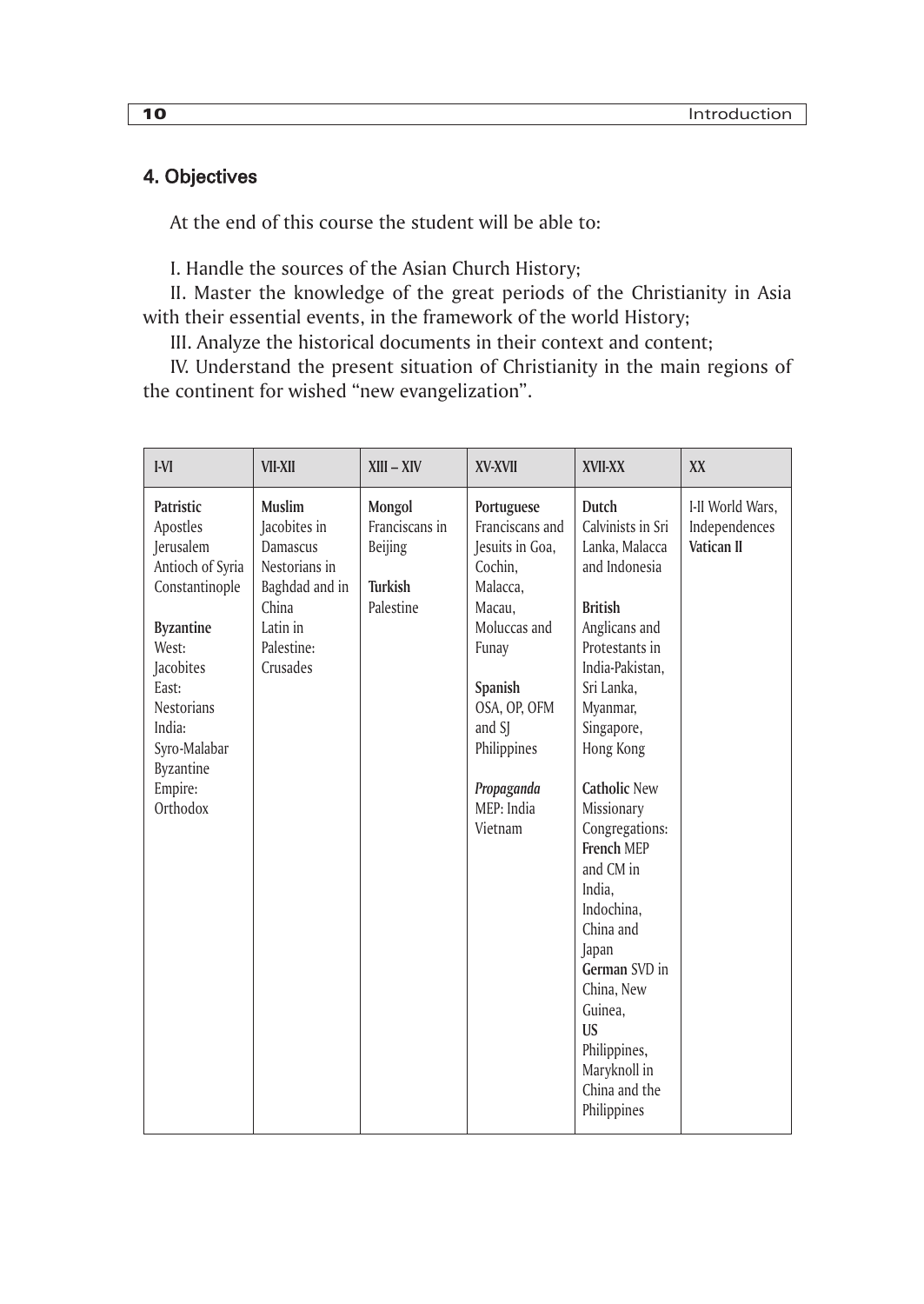### Essential Timeline<sup>1</sup>

| I            | <b>CENTURY</b>                                                      |
|--------------|---------------------------------------------------------------------|
| 30           | Paschal Mystery and Pentecost in Jerusalem                          |
| 36-37        | Martyrdom of Stephen                                                |
| 37-40        | Christianity in Antioch of Syria                                    |
| 44           | Martyrdom of James the Great                                        |
| 48-49        | Council of Jerusalem                                                |
| 52           | Arrival of St. Thomas, Apostle in India                             |
| 62           | Martyrdom of James the Less                                         |
| 66           | Christians flight to Pella                                          |
| 70           | Destruction of Jerusalem                                            |
|              | Jewish Synod of Jamnia                                              |
| 72           | † St. Thomas, Apostle, tomb at Maylapore (Chenai, India)            |
| $\mathbf{I}$ | <b>CENTURY</b>                                                      |
| 110          | Martyrdom of Ignatius of Antioch                                    |
| 165          | Martyrdom of Justin, apologist                                      |
| III          | <b>CENTURY</b>                                                      |
| 202          | <i>† Irenaeus of Lyons, disciple of John apostle in Smyrna</i>      |
|              | Persecution of Septimius Severus: flight of Clement from Alexandria |
|              | Origen teacher in Alexandria                                        |
| 231-232      | Origen in Caesarea in Palestine - new school                        |
| IV           | <b>CENTURY</b>                                                      |
| 313          | Edict of Milan: peace for the Church                                |
| 325          | Council of Nicaea I: divinity of the Son                            |
| 332          | † Gregory the Illuminator, apostle of Armenia                       |
| 345          | Thomas of Cana from Edessa to Cranganore (India)                    |
| 373          | <i>†</i> Ephrem of Edessa, doctor of the Church, deacon             |
| 387          | † Cyril of Jerusalem                                                |
| V            | <b>CENTURY</b>                                                      |
| 441          | † John Patriarch of Antioch, author of "formula unionis"            |
| 451          | Council of Chalcedon: Christological and jurisdictional issues      |
| 486          | Synod of Seleucia-Ctesiphon accepting Nestorianism                  |

<sup>1</sup> The present timeline covers only major events in the history of Eastern Christianity referred to in the manual and uses the most commonly accepted chronology although some dates are still under question.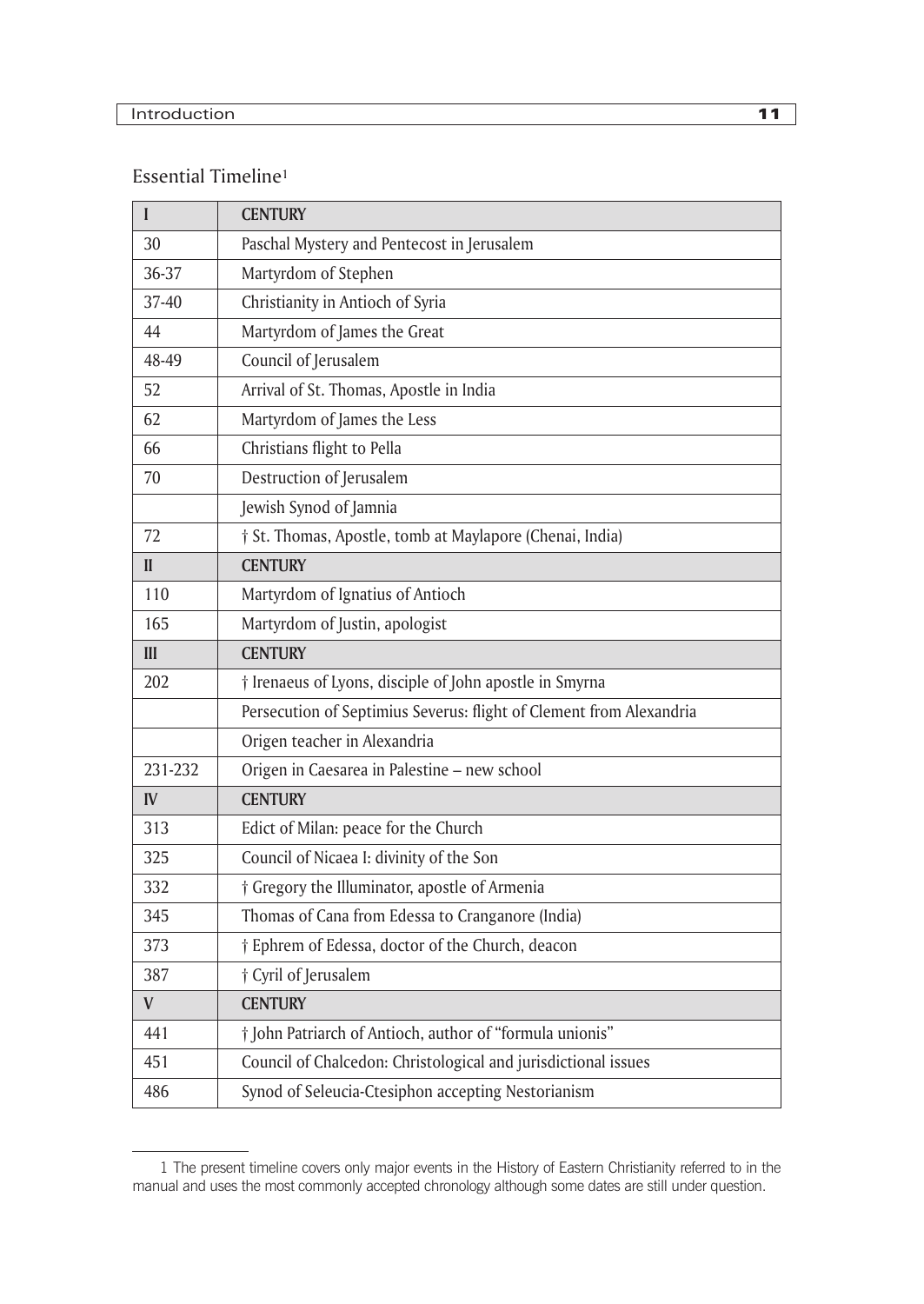| 488         | † Peter the Fuller, first Monophysite, rejecting Chalcedon                                                                   |
|-------------|------------------------------------------------------------------------------------------------------------------------------|
| 491         | <i>† Barsauma of Nisibis</i> , Nestorian                                                                                     |
| VI.         | <b>CENTURY</b>                                                                                                               |
| 502         | † Narsai of Nisibis, Nestorian                                                                                               |
| 538         | <sup>†</sup> Severus of Antioch, Monophysite                                                                                 |
| 578         | <i>† Jacobus Baradaeus of Edessa, Monophysite: Jacobite Church</i>                                                           |
| VII         | <b>CENTURY</b>                                                                                                               |
| 622         | Hegira journey of Muhammed from Mecca to Medina: Starting point of Muslim<br>chronology                                      |
| 632         | Death of Muhammed                                                                                                            |
| 635         | Nestorian Monk Alopen reached Chang'an (China)                                                                               |
| 638         | † Sophronius of Jerusalem after the conquest of the city by Muslims                                                          |
| 647-709     | Muslim conquest of North Africa                                                                                              |
| 656         | Ali, father of Shiites, appointed caliph                                                                                     |
| 661         | Ali assassinated, Mu'awiya crowned as the first Caliph of the Ummayad dynasty,<br>capital Damascus                           |
| 680         | Husayn, Ali's son, is killed in the battle of Karbala                                                                        |
| <b>VIII</b> | <b>CENTURY</b>                                                                                                               |
| 707         | <i>† John Maron, first Maronite patriarch of Antioch</i>                                                                     |
| 711         | Arabic conquest of Spain                                                                                                     |
| 750         | Abbasid Dynasty capital Baghdad until 1258                                                                                   |
| 781         | Nestorian tablet in China                                                                                                    |
| IX          | <b>CENTURY</b>                                                                                                               |
| 826         | Sapor and Prot, twin Chaldean bishops to Kerala (India)                                                                      |
| X           | <b>CENTURY</b>                                                                                                               |
| 961         | Foundation of the kingdom of Ghazna (new Muslim state influential in the<br>expansion of Islam from Persia to Ganges Valley) |
| XI          | <b>CENTURY</b>                                                                                                               |
| 1054        | Schism between Rome and Constantinople                                                                                       |
| 1071        | Victory of Turks in Manzikert                                                                                                |
| 1095        | Council in Clermont-Ferrand (France), proclamation of the 1st Crusade                                                        |
| 1099        | Conquest of Jerusalem by Crusaders on June. Until 1291 Latin Patriarch in Jerusalem                                          |
| XII         | <b>CENTURY</b>                                                                                                               |
| 1169        | Saladin caliph until 1193                                                                                                    |
| 1184        | Maronite in communion with Rome                                                                                              |
| 1187        | Recapture of Jerusalem by Muslims                                                                                            |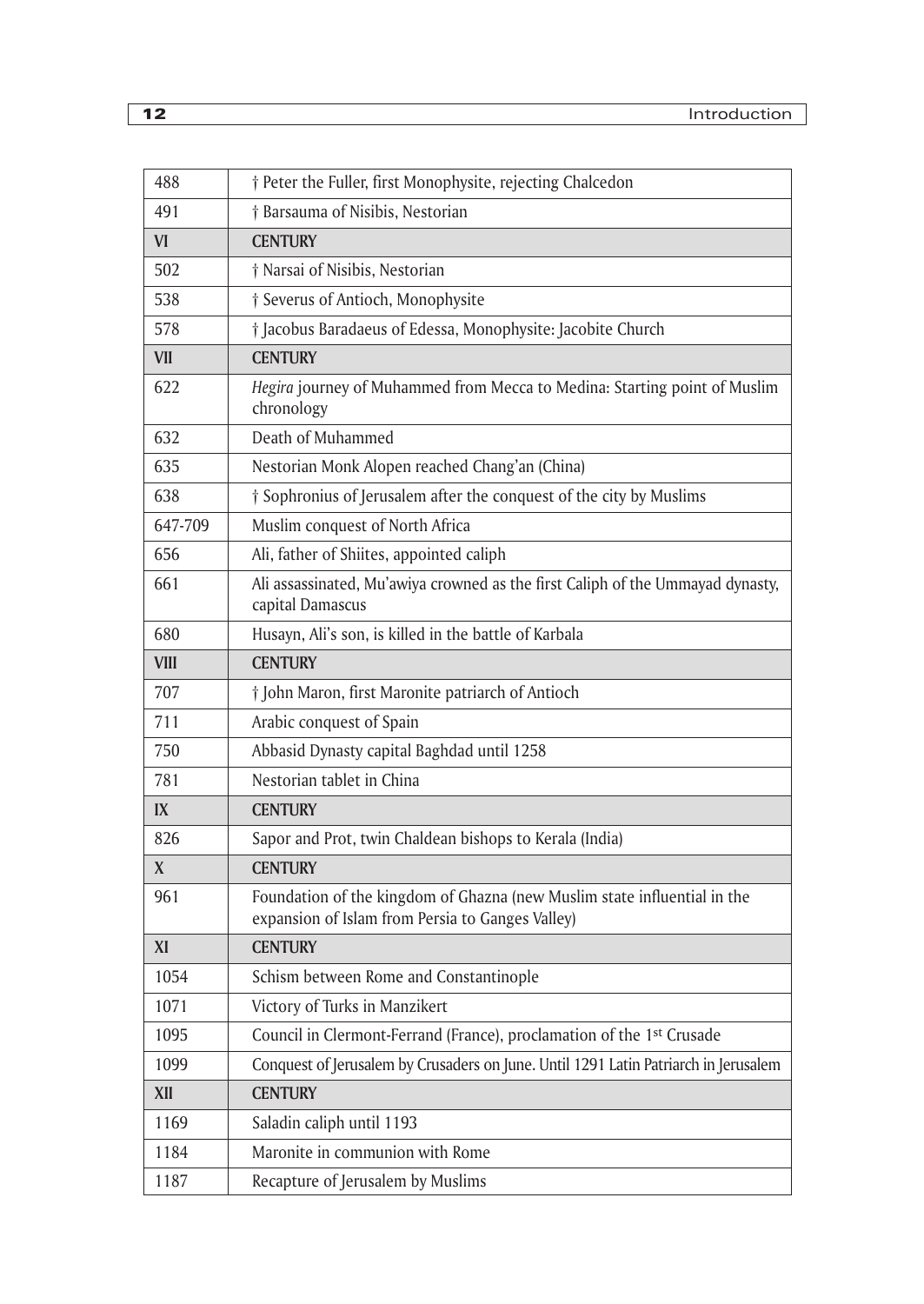| <b>XIII</b> | <b>CENTURY</b>                                                                                          |
|-------------|---------------------------------------------------------------------------------------------------------|
| 1204        | 4 <sup>th</sup> Crusade: conquest of Constantinople by Latin army                                       |
| 1206        | Genghis Khan proclaimed Mongol Emperor, capital in Karakorum                                            |
| 1260        | Kublai Khan, until 1294, capital in Da-tu (Beijing)                                                     |
| 1215        | Council Lateran IV (Rome) under Innocent III                                                            |
| 1219        | Francis of Assisi in Egypt and Holy Land                                                                |
| 1224        | Latin Empire in East until the year 1261 in which Michael Paleologus conquests<br>again the capital     |
| 1229        | Frederick II during the 6 <sup>th</sup> Crusade obtains Jerusalem by negotiation                        |
| 1244        | Muslims win Jerusalem back                                                                              |
| 1274        | John of Plano Carpini OFM, receives letters from Innocent IV to the Mongol<br>emperor                   |
| 1270        | <i>† Louis IX king of France in the 8<sup>th</sup> Crusade (the last)</i>                               |
| 1291        | John of Monte Corvino OFM in Maylapore, tomb of Thomas Apostle                                          |
| 1294        | John of Monte Corvino reaches Khanbaliq (Da-tu i.e. Peking)                                             |
| XIV         | <b>CENTURY</b>                                                                                          |
| 1328        | † John of Monte Corvino OFM in Khanbaliq                                                                |
| 1336        | Timus Lenk (Tamerlane) Mongol Emperor until 1405                                                        |
| 1368        | Ming Dynasty in China, until 1644                                                                       |
| <b>XV</b>   | <b>CENTURY</b>                                                                                          |
| 1403        | Foundation of Malacca                                                                                   |
| 1414        | Malacca becomes Muslim                                                                                  |
| 1418        | Pope Martin V issues the encyclical Sane Charissimus - overseas patronage for<br>Portugal               |
| 1453        | May 29, the Turk Muhammad II conquers Constantinople (Istanbul)                                         |
| 1455        | Nicholas V issues the bull Romanus Pontifex - Portuguese Patronage                                      |
| 1456        | Callixtus III issues the bull Inter caetera, new privileges to Portugal                                 |
| 1460        | † Henry the Navigator of Portugal (first navigation school)                                             |
| 1487        | Bartolomeu Diaz reaches the Cape of Good Hope                                                           |
| 1492        | October 12, Columbus arrives in America under the crown of Castile, (Queen<br>(Isabel                   |
| 1493        | Alexander VI gives to Spain the bull Inter caetera with the same privileges of Portugal                 |
| 1494        | Treaty of Tordesillas, for the distribution of the newly discovered lands between<br>Spain and Portugal |
| 1495        | Emmanuel the Fortunate, king of Portugal until 1521, Portuguese expansion                               |
| 1498        | Vasco de Gama (Portuguese) reaches Calicut (India)                                                      |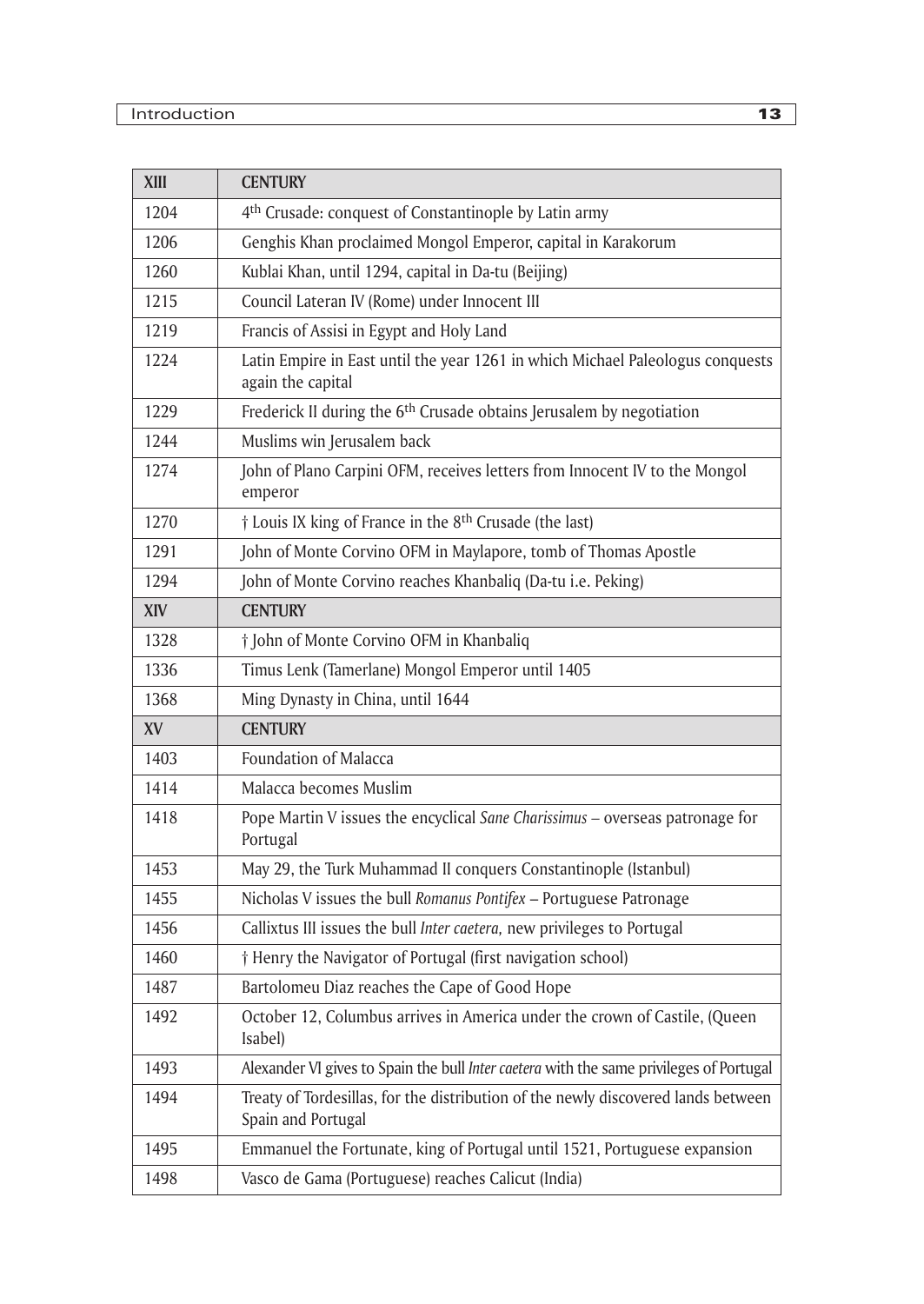| <b>XVI</b> | <b>CENTURY</b>                                                                                                 |
|------------|----------------------------------------------------------------------------------------------------------------|
| 1508       | Julius II issues the bull Universalis Ecclesiae, both to Portugal and Spain                                    |
| 1510       | Portuguese in Goa, capital of their Empire - Albuquerque governor                                              |
| 1511       | Portuguese conquest of Malacca                                                                                 |
| 1514       | Erection of the diocese of Funchal (Madeira Islands) jurisdiction to India and Brazil                          |
| 1520       | Selim II the Magnificent, Ottoman Caliphate                                                                    |
|            | Franciscans open novitiate in India                                                                            |
| 1521       | Magellan arrives in Cebu (Philippines), cross and baptisms, but is defeated and<br>killed by Lapu Lapu         |
| 1526       | Mohacs, victory of Turks and occupation of Hungary                                                             |
|            | Babur initiates the great Mughal Empire in India. Cities: Lahore, Agra and Delhi                               |
| 1534       | Paul III, erection of the diocese of Goa, bull Equum reputamus                                                 |
| 1542       | Francis Xavier arrives in Goa - Jesuits accept of the college of St. Paul                                      |
| 1543       | Portuguese arrive in Japan                                                                                     |
| 1545       | Francis Xavier in Moluccas until 1547                                                                          |
| 1545-1563  | Council of Trent                                                                                               |
| 1548       | Dominicans arrive in Goa                                                                                       |
| 1549       | Francis Xavier in Kagoshima (Japan)                                                                            |
| 1552       | Francis Xavier back to Cochin and Goa                                                                          |
|            | On December 3 he dies in Shangchuan in front of China                                                          |
| 1556       | Akbar the Great Mughal emperor until 1605                                                                      |
| 1557       | Erection of the dioceses of Cochin (Kerala) and Malacca as suffragan of Goa<br>erected archdiocese             |
| 1565       | Arrival in Cebu (Philippines) of Lopez de Legazpi (Spain) with Augustinians friars                             |
| 1566       | † Selim II in the battle of Sigetwar (Hungary)                                                                 |
| 1567       | First Provincial Council of Goa under Archbishop Leao Pereira                                                  |
| 1571       | Victory of Christian armies against Turks in Lepanto (Greece)                                                  |
| 1572       | Augustinians arrive in Goa                                                                                     |
| 1575       | Second Provincial Council of Goa                                                                               |
| 1576       | Erection of the diocese of Macau (China), suffragan of Goa                                                     |
| 1578       | Fr. Alexander Valignano SJ arrives in Macau, and calls Michael Ruggieri and<br>Matthew Ricci, to study Chinese |
|            | Franciscans arrive to the Philippines                                                                          |
| 1579       | Erection of the diocese of Manila (Philippines)                                                                |
| 1581       | Jesuits arrive in the Philippines                                                                              |
| 1582       | Synod of Manila (Philippines)                                                                                  |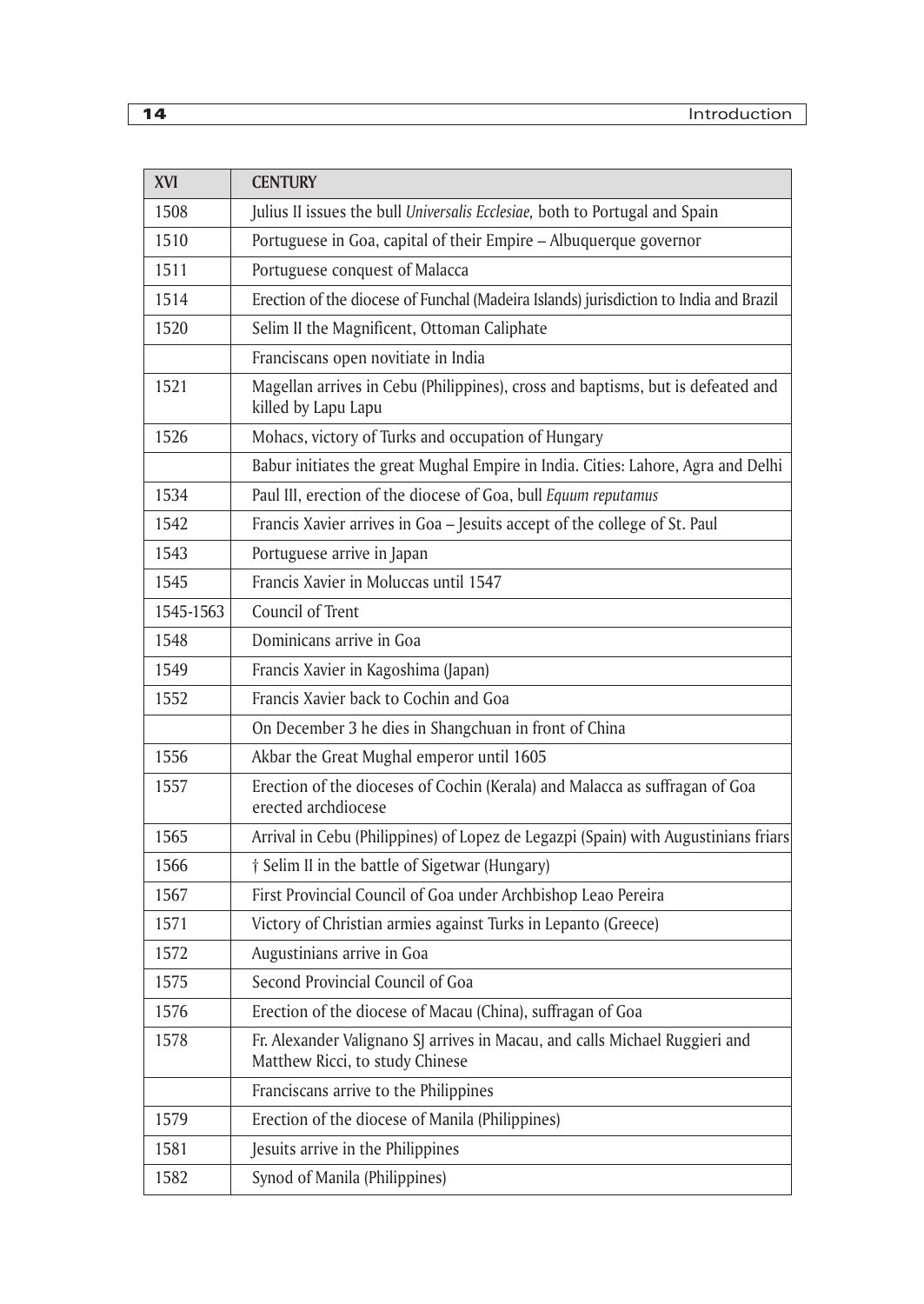| 1584        | Maronite College in Rome (under Jesuits)                                                                                             |
|-------------|--------------------------------------------------------------------------------------------------------------------------------------|
| 1585        | Erection of the diocese of Funay (Japan), suffragan of Goa                                                                           |
|             | Third Provincial Council of Goa under Archbishop Vincent de Fonseca                                                                  |
| 1586        | Timor East under Portugal (until 1975)                                                                                               |
| 1587        | Arrival of Dominicans in the Philippines                                                                                             |
| 1592        | Fourth Provincial Council of Goa under Matthew de Medina                                                                             |
| 1595        | Erection of the archdiocese of Manila and of the dioceses of Cebu, Nueva<br>Caceres and Nueva Segovia (Philippines), by Clement VIII |
|             | Alexis de Jesus Meneses OSA, archbishop of Goa until 1612                                                                            |
| 1597        | Martyrs of Nagasaki (Japan)                                                                                                          |
| 1599        | Synod of Diamper (India), Latinization of St. Thomas' Christians                                                                     |
| <b>XVII</b> | <b>CENTURY</b>                                                                                                                       |
| 1600        | First meeting of Fr. Matthew Ricci with the Emperor                                                                                  |
|             | Elizabeth I erects the Honorable East India Company (England)                                                                        |
| 1602        | Dutch East India Company (VOC)                                                                                                       |
| 1605        | Roberto de Nobili SJ, arrives in India and moves to Madurai (Tamil Nadu)                                                             |
| 1606        | Fifth Provincial Council of Goa under Alexis de Meneses                                                                              |
|             | † Alexander Valignano in Macau                                                                                                       |
|             | Arrival of Recollects to the Philippines                                                                                             |
| 1607        | Discalced Carmelites arrive in Goa                                                                                                   |
| 1610        | <i>†</i> Matthew Ricci in Beijing                                                                                                    |
| 1619        | Foundation of Batavia in Java island                                                                                                 |
| 1622        | Erection of the Congregation of Propaganda Fide                                                                                      |
|             | Canonization of Francis Xavier by Gregory XV                                                                                         |
|             | Arrival of Alexander de Rhodes SJ at Malacca and Macau                                                                               |
| 1623        | Bull Romanae Sedis Antistites of Gregory XV in favor of De Nobili (Malabar rites)                                                    |
| 1624        | † Francis Ros SJ, bishop of Cranganore                                                                                               |
| 1627        | Mission of Rhodes in Tonkin (Vietnam)                                                                                                |
| 1630        | Rhodes' expulsion from Vietnam. He reaches Macau                                                                                     |
| 1633        | Juan Bautista de Morales OP arrives in China from Philippines                                                                        |
| 1636        | Francis dos Mártires OFM archbishop of Goa                                                                                           |
|             | Netherlands begins the conquest of South India and Ceylon                                                                            |
| 1637        | Rebellion of Jesuits at Shimabara (Japan)                                                                                            |
| 1639        | Seclusion of Japan from all foreign countries, except Netherlands, China and<br>Korea                                                |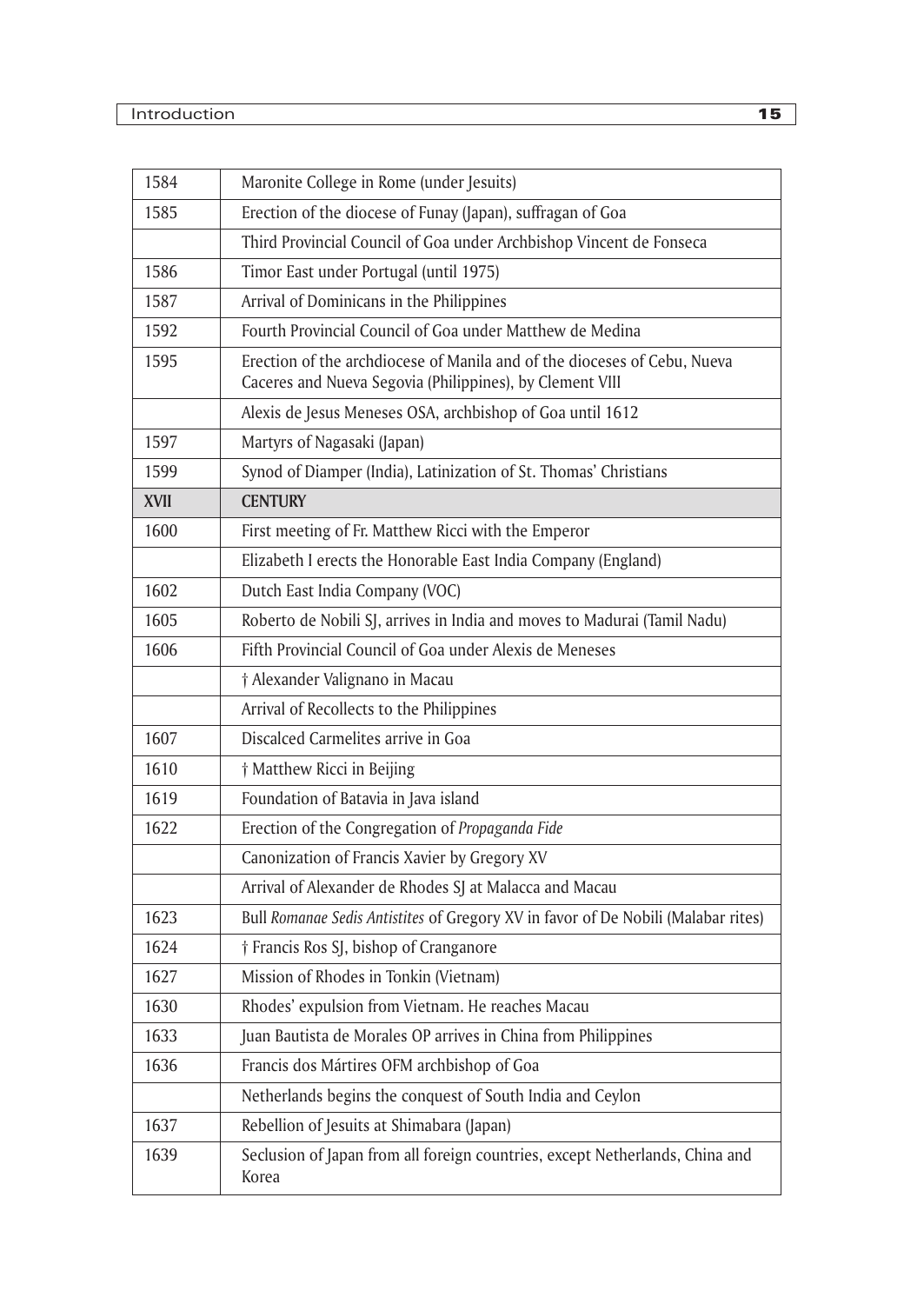| 1640         | Arrival of Theatines in Goa from Italy                                                                                            |
|--------------|-----------------------------------------------------------------------------------------------------------------------------------|
|              | Mission of Rhodes in Cochinchina (Vietnam)                                                                                        |
| 1641         | Dutch conquer Malacca                                                                                                             |
|              | Netherlands in Formosa (Taiwan)                                                                                                   |
| 1644         | In China began the Qing (or Manchu) dynasty, until 1911                                                                           |
| 1645         | Document of Propaganda Fide against Chinese Rites (Innocent X)                                                                    |
| 1646         | Defeat of Dutch navy in Manila (feast of Santisimo Rosario)                                                                       |
| 1652         | Rhodes in France, promoting "Missions Étrangères de Paris" (MEP)                                                                  |
| 1653         | In Kerala (India) split from Rome: Coonan Cross in Cochin (Kerala)                                                                |
| 1656         | Rescript of Propaganda Fide in favor of Chinese Rites (Alexander VII)                                                             |
|              | Netherlands in Ceylon (Sri Lanka)                                                                                                 |
| 1658         | Mgr. François Pallu (MEP) Apostolic Vicar of Tonkin (North Vietnam)                                                               |
|              | Mgr. Lambert de la Motte (MEP) Apostolic Vicar of Cochinchina (South Vietnam)                                                     |
| 1660         | † Rhodes in Persia                                                                                                                |
| 1661         | Return of Thomas' Christians of Kerala to Rome under bishop Sebastiani                                                            |
| 1663         | Dutch conquest of Cochin                                                                                                          |
|              | Approval of Paris Foreign Missions by Louis XIV                                                                                   |
| 1664         | Synod of Ayutthaya (Siam): document Monita ad Missionarios (MEP)                                                                  |
|              | Approval of Paris Foreign Missions by Propaganda Fide                                                                             |
|              | Foundation of French East India Company                                                                                           |
| 1665         | Seminary of St. Joseph in Thailand until 1767, called College General                                                             |
| 1667-1668    | <b>Canton Conferences</b>                                                                                                         |
|              | Foundation of the female congregation of the Lovers of the Cross in Siam                                                          |
| 1669         | Apostolic Vicariate in Thailand with Mgr. Louis Laneau MEP                                                                        |
| 1670         | Lambert de la Motte establishes the first convent of the Lovers of the Cross at<br>Kien Lao village, diocese of Buy Chu (Vietnam) |
| 1674         | French settlement in Pondicherry (India)                                                                                          |
| 1682         | Foundation of the Oratory in Batim (India)                                                                                        |
|              | Baptism of Constantine Phaulkon in Thailand, later accused and executed (1688)                                                    |
| 1683         | Siege of Vienna by the Turks, victory of John III Sobieski of Poland against Ottoman                                              |
| 1688         | † Ferdinand Verbiest, SJ, missionary in China (Institute in his honor in Leuven -<br>Belgium)                                     |
| 1690         | Erection of the dioceses of Beijing and Nanjing                                                                                   |
| <b>XVIII</b> | <b>CENTURY</b>                                                                                                                    |
| 1704         | Decree of Holy Office against Chinese Rites under Clement XI - Maillard de<br>Tournon pontifical legate to the Emperor Kangxi     |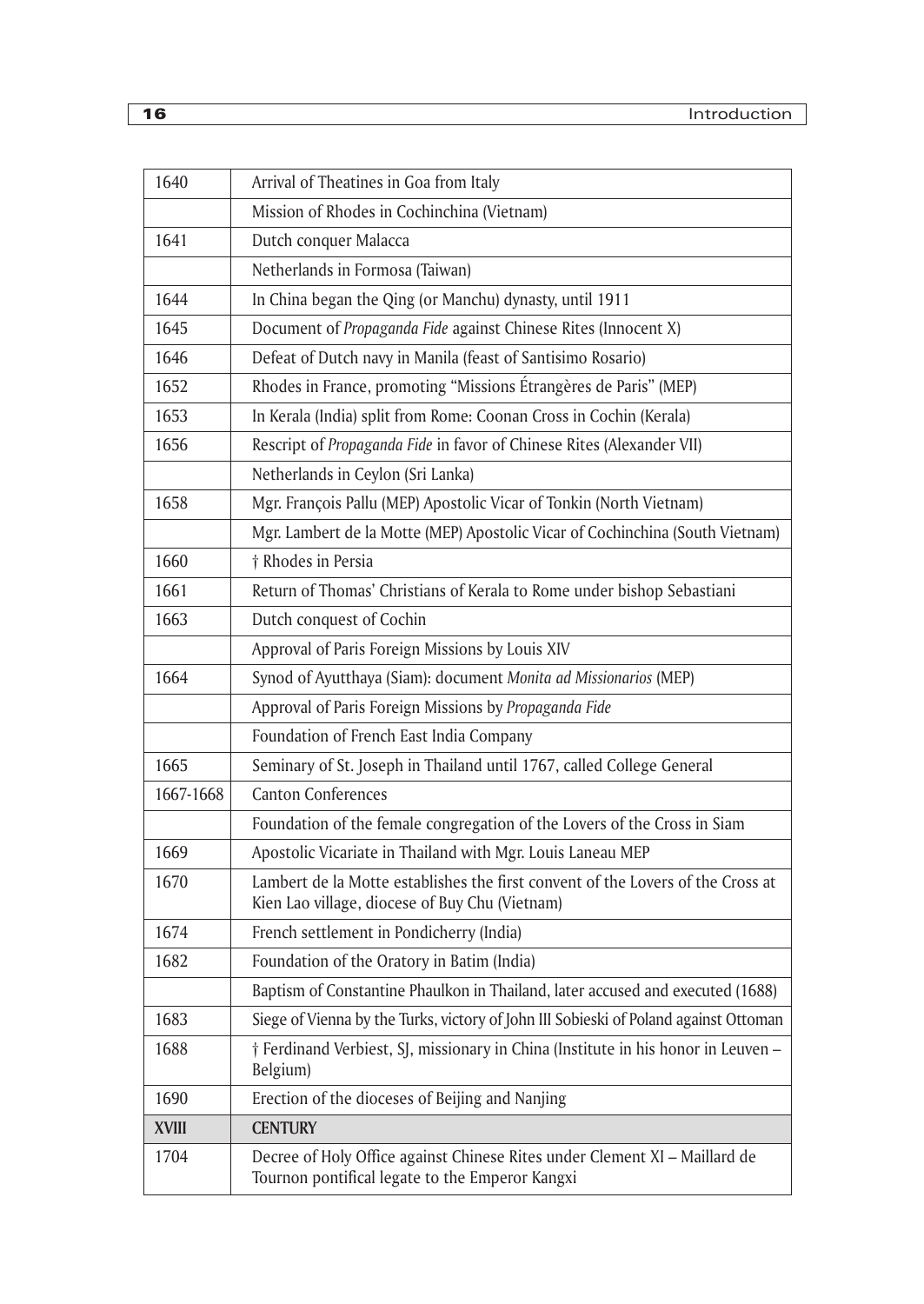| 1707      | Order of Nanjing prohibiting the Chinese Rites                                                                |
|-----------|---------------------------------------------------------------------------------------------------------------|
| 1710      | † Maillard de Tournon in Macau                                                                                |
| 1715      | Constitution Ex illa die of Clement XI prohibiting Chinese Rites to Christian                                 |
| 1717      | † Saint Joseph Vaz from the Oratory in Sri Lanka                                                              |
| 1721      | Eight Permissions of Mezzabarba                                                                               |
| 1742      | Constitution Ex quo singulari of Benedict XIV final document against Chinese Rites                            |
| 1759      | Expulsion of the Society of Jesus from Portugal                                                               |
| 1762      | British occupation of Manila                                                                                  |
| 1764      | Spain with Filipinos regains Manila                                                                           |
| 1767      | Expulsion of the Society of Jesus from the Spanish Empire                                                     |
| 1771      | Provincial Council of Manila, under Archbishop Basilio Sancho sch.p.                                          |
| 1773      | Suppression of the Society of Jesus by Clement XIV                                                            |
|           | Warren Hastings first British governor of India (period of expansion)                                         |
|           | Foundation of San Carlos Seminary in Manila (Philippines)                                                     |
| 1774      | Pigneau de Béhaine MEP begins his action in Vietnam                                                           |
| 1784      | Conversion of Yi Sun-Hun first Korean catholic                                                                |
| 1796      | British conquest of Sri Lanka from Dutch                                                                      |
|           |                                                                                                               |
| 1798      | Apparitions of Mary in La Vang (Vietnam)                                                                      |
| XIX       | <b>CENTURY</b>                                                                                                |
| 1807      | Apostolic Prefecture of Batavia (Jakarta), Indonesia                                                          |
| 1808      | College General in Penang (Malaysia) called Seminarium Martyrum                                               |
| 1814      | Restoration of the Society of Jesus by Pius VII                                                               |
| 1819      | Thomas Raffles (British) founds Singapore                                                                     |
| 1825-1826 | Edicts of Emperor Minh Mang of Vietnam against Christian, many martyrs                                        |
| 1831      | Foundation of Carmelites of Mary Immaculate at Mannanam (Kerala, India)<br>belonging to the Syro-Malabar Rite |
| 1833      | † Ram Mohan Roy founder of Brahman Samaj                                                                      |
| 1834      | Erection of the Apostolic Vicariate of Ceylon (Sri Lanka)                                                     |
| 1838      | Decree Multa Praeclare of Gregory XVI against Portuguese Patronage (difficulties)                             |
| 1839      | In Korea, Martyrs of Paris Foreign Missions                                                                   |
| 1840-1841 | First War of Opium with results of openness of China to the West commerce                                     |
|           | Martyrdom of Jean Gabriel Perboyre CM in Hebei (China)                                                        |
| 1841      | Mgr. M. Pallegoix until 1862 outstanding bishop of Thailand                                                   |
| 1842      | Hong Kong under British Empire                                                                                |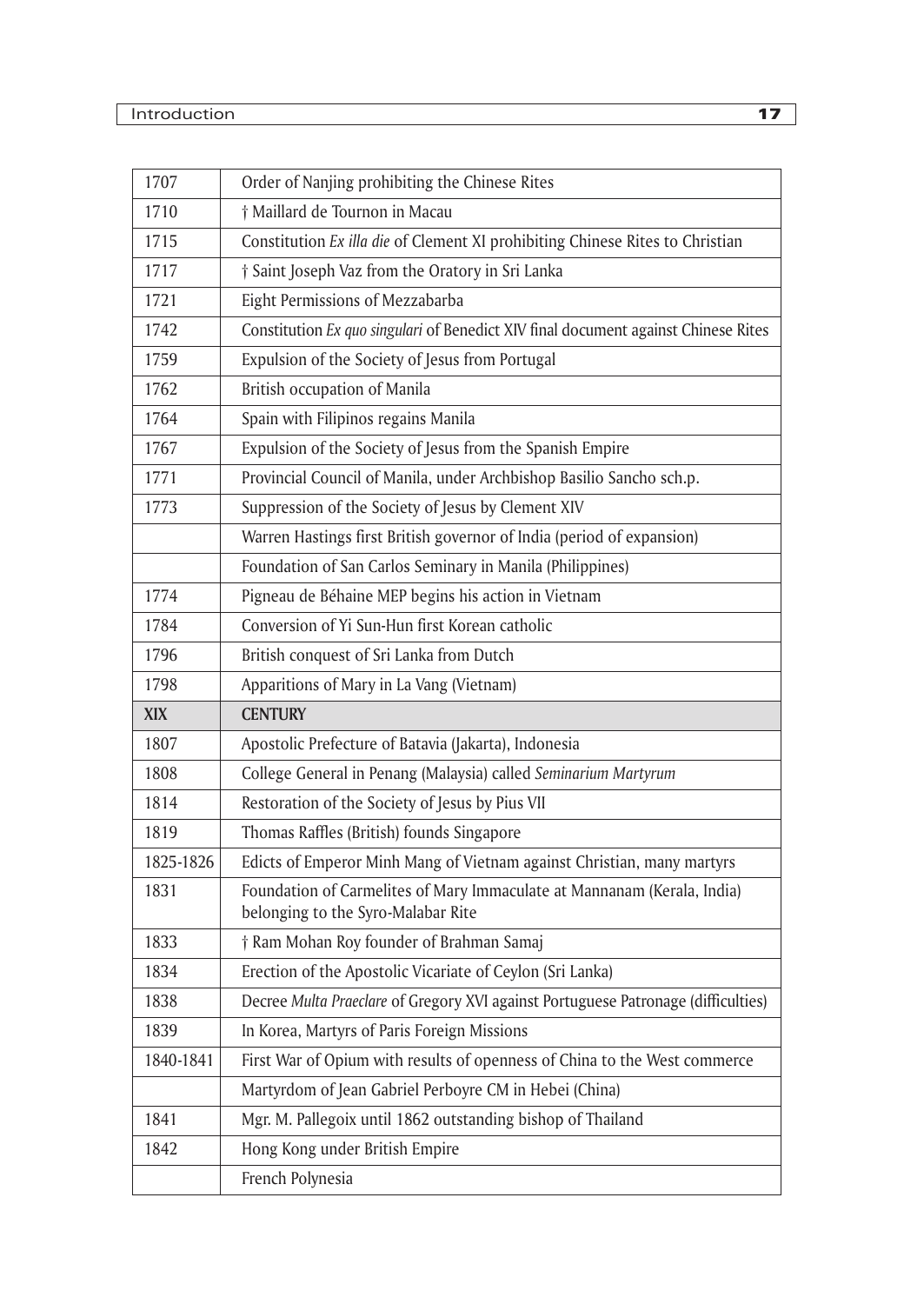| 1844 | Catholic missionaries allowed in China under France protection                                                              |
|------|-----------------------------------------------------------------------------------------------------------------------------|
|      | Synod of MEP in Pondicherry (India)                                                                                         |
| 1845 | Instruction Neminem Profecto, under Gregory XVI (his missionary testament)                                                  |
| 1846 | † Andreas Kim, first Korean priest and martyr                                                                               |
| 1847 | Restoration of the Latin Patriarchate of Jerusalem                                                                          |
|      | Arrival of Oblates of Mary Immaculate (OMI) in Sri Lanka                                                                    |
| 1848 | Arrival in Macau of the Daughters of Charity                                                                                |
|      | Sisters of the Charity of St. Paul of Chartres arrive in Hong Kong                                                          |
| 1849 | Concession of Shanghai to France                                                                                            |
| 1851 | Persecutions in Vietnam under the Emperor Tu Duc, many martyrs                                                              |
| 1853 | Jesuits back to Java (Indonesia)                                                                                            |
|      | French takes control of New Caledonia                                                                                       |
| 1854 | The Religious of the Good Shepherd reach Bangalore (India)                                                                  |
| 1856 | Second war of opium until 1860 – humiliation of China (treatise in English)                                                 |
| 1855 | Ordination of Carlos Cuarteron, appointed Prefect of Labuan and Borneo                                                      |
| 1857 | Sepoy's Mutiny in India, first independence war against British Army, end of<br>Mughal Empire                               |
| 1858 | Dissolution of East Indian Company (England)                                                                                |
|      | British Raj until 1947                                                                                                      |
| 1859 | French occupation of Saigon (Vietnam)                                                                                       |
| 1861 | † Clement Bonnand MEP, Apostolic Vicar of Pondicherry and visitor                                                           |
| 1862 | Arrival of the Congregation of Mission (Vincentians) to lead seminaries in the<br>Philippines                               |
| 1863 | † Pedro Peláez, leader of Filipino secular priests                                                                          |
| 1865 | Paris Foreign Missions are allowed to reach Japan; they find the "hidden Christians"                                        |
| 1866 | Foundation of Mill Hill Missionaries by Cardinal Vaughan (England)                                                          |
| 1867 | Commission for the Estern Church and Missions for the preparation of Vatican I                                              |
| 1868 | † Theophile Verbist in Inner Mongolia, founder of Missionaries of Scheut (Belgium)                                          |
|      | Congregation of Immaculate Heart of Mary (CICM)                                                                             |
|      | Restoration of Emperor Meiji, modernization of Japan                                                                        |
| 1869 | Meetings of bishops from China in Vatican I under Mgr. L. Faurie                                                            |
| 1870 | Rebellion of Tientsin: murder of French consul and catholic sisters                                                         |
| 1872 | Three catholic priests - Gomez, Burgos y Zamora - accused of rebellion<br>executed by Spanish government in the Philippines |
| 1874 | Peace Treaty with France in Vietnam: religious liberty                                                                      |
| 1876 | Victoria queen of England proclaimed empress of India                                                                       |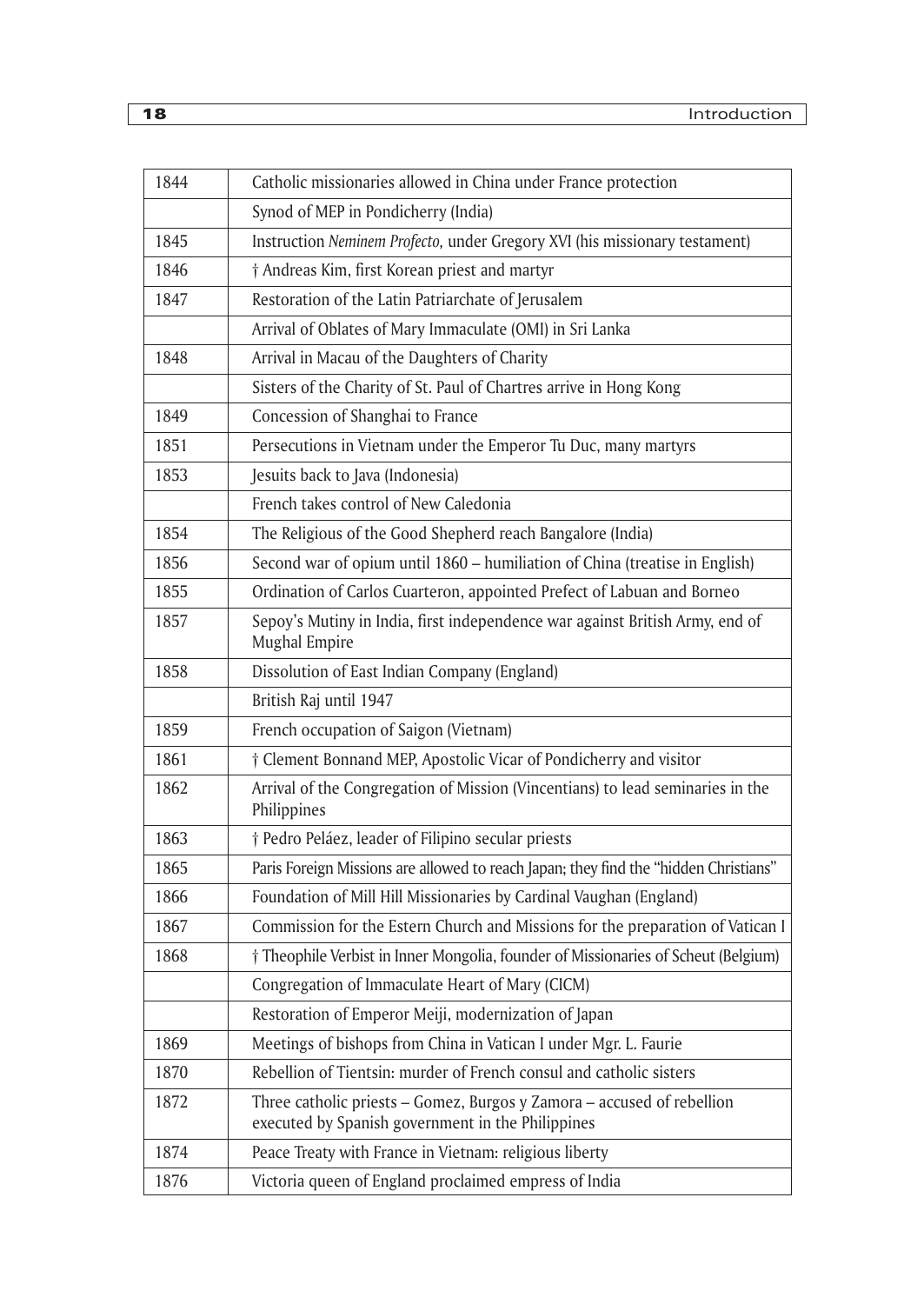| 1877      | The Franciscans Missionaries of Mary (FMM) arrive in Ootacamund (India)                                                                                                |
|-----------|------------------------------------------------------------------------------------------------------------------------------------------------------------------------|
| 1879      | Leo XIII, restoration of Scholasticism (St. Thomas) through the encyclical Aeterni<br>Patris                                                                           |
| 1883      | Danayand Saraswati - Hindu traditions                                                                                                                                  |
|           | Arrival of Cistercians from Sept Fontaines (France) at Hebei (China)                                                                                                   |
| 1885      | Foundation of the Indian National Congress (Political party)                                                                                                           |
| 1886      | Erection of Catholic Hierarchy in Sri Lanka by Leo XIII: Colombo archdiocese,<br>Jaffna and Kandy dioceses                                                             |
|           | Erection of Catholic Latin Hierarchy in India by the bull Humanae Salutis Auctor<br>of Leo XIII: seven Metropolitan Sees                                               |
| 1887      | Proclamation of French Indochina (Vietnam, Laos, Cambodia)                                                                                                             |
| 1888      | † Ramakrishna                                                                                                                                                          |
| 1891      | Erection of the hierarchy in Japan by Leo XIII                                                                                                                         |
| 1894      | Leo XIII, encyclical Orientalium dignitas                                                                                                                              |
| 1895      | SVD in Wilhelm's Land (New Guinea)                                                                                                                                     |
|           | Benedictines of Montserrat in the Philippines                                                                                                                          |
| 1896      | Execution of José Rizal, the hero of Filipino independence, after reconciliation<br>with the church                                                                    |
| 1898      | Independence war of the Philippines against Spain, US annexing the archipelago<br>under President McKinley. The leaders, often masons, against the power of the friars |
| XX        | <b>CENTURY</b>                                                                                                                                                         |
| 1900      | Boxer Rebellion, final defeat by an international coalition                                                                                                            |
| 1902      | † Vivekananda, Hindu reform movement                                                                                                                                   |
|           | Constitution Quae Mari Sinico of Leo XIII, reorganization of Church in the Philippines                                                                                 |
| 1905      | Foundation of Kuomintang (nationalist party) by Sun Yat-Sen                                                                                                            |
| 1906      | Muslim League (India)                                                                                                                                                  |
| 1907      | Provincial Synod in Manila, with arrival of many non-Spanish Congregations                                                                                             |
| 1908      | <i>† Joseph Freidanemetz SVD in Shandong, China</i>                                                                                                                    |
|           | Arrival of the Missionaries of the Sacred Heart (MSC) in the Philippines                                                                                               |
| 1909      | Mgr. Perros, bishop of Bangkok, many Congregations arrive                                                                                                              |
|           | † Arnold Jansen, founder of the Society of the Divine Word (SVD)                                                                                                       |
| 1911      | End of Chinese Empire                                                                                                                                                  |
|           | Approval of Maryknoll Missionary Society (US)                                                                                                                          |
| 1912      | Proclamation of Chinese Republic                                                                                                                                       |
| 1914-1918 |                                                                                                                                                                        |
|           | First World War                                                                                                                                                        |
| 1915      | Armenian genocide by Ottoman Empire                                                                                                                                    |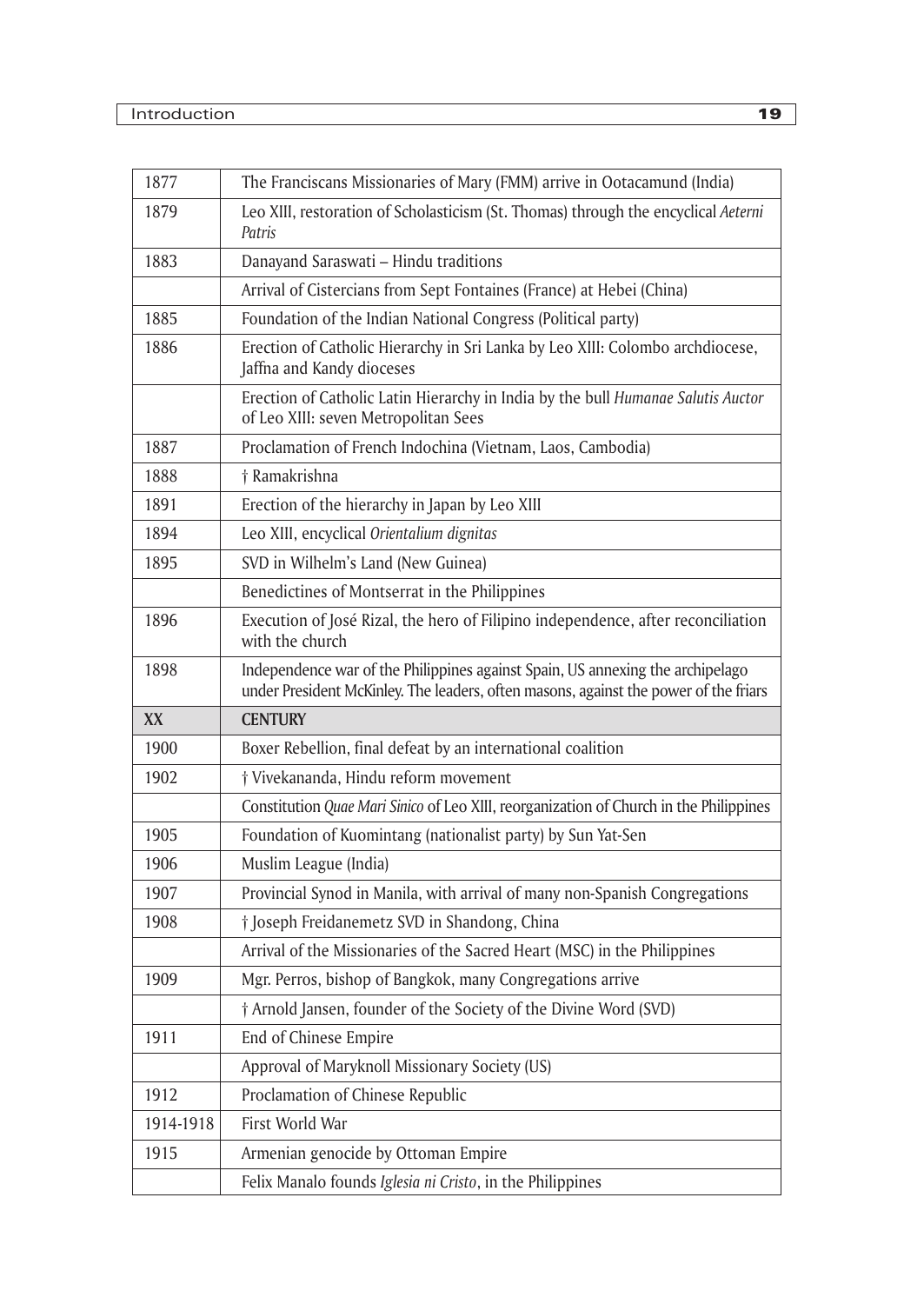|      | Foundation of the University of Sophia in Tokyo by Jesuits                                                                                                                          |
|------|-------------------------------------------------------------------------------------------------------------------------------------------------------------------------------------|
|      | Erection of Clergy Union for Missions by Fr. P. Manna and Bishop G. Conforti                                                                                                        |
| 1916 | Foundation of the Society of St. Columban (Ireland)                                                                                                                                 |
| 1917 | Erection of the Congregation for Oriental Churches by Benedict XV                                                                                                                   |
| 1918 | Protectorate of France over Lebanon and Syria                                                                                                                                       |
|      | First Cistercian monastery in Thu Duc (Vietnam)                                                                                                                                     |
| 1919 | Massacre of Amritsar, shrine of Sikh religion (India)                                                                                                                               |
|      | Maximum Illud, Missionary Encyclical of Benedict XV                                                                                                                                 |
| 1921 | Mgr. Verstraelen SVD, bishop of Flores (Indonesia), expansion of the Church                                                                                                         |
| 1922 | Apostolic Delegation in China with Mgr. Celso Costantini                                                                                                                            |
|      | Arrival of Salesians of Don Bosco in India                                                                                                                                          |
| 1923 | Foundation of the University of Fu Jen (Beijing) by the Benedictines of Latrobe<br>(Pennsylvania)                                                                                   |
| 1924 | First Plenary Council of Catholic Church in China (Shanghai)                                                                                                                        |
|      | Arrival of the Priests of the Sacred Heart (SCJ), Dehonians, in Indonesia                                                                                                           |
|      | Arrival of the Congregation of the Immaculate Heart of Mary (CMF), Claretians,<br>in China, spread later to India, Japan and the Philippines                                        |
| 1925 | Missionary Exhibition in Rome under Pius XI                                                                                                                                         |
| 1926 | Ordination in Rome of the first six Chinese bishops                                                                                                                                 |
|      | Missionary encyclical Rerum Ecclesiae of Pius XI                                                                                                                                    |
|      | Erection of the Salesian Province of China                                                                                                                                          |
|      | Erection of the Pontifical Institute for Foreign Missions (PIME)                                                                                                                    |
| 1927 | Fides Agency (for missionary news)                                                                                                                                                  |
| 1930 | Syro-Malankara in communion with Rome                                                                                                                                               |
|      | Civil war between nationalists (Chiang Kai-Shek - Kuomintang) and the communists<br>(Mao Zedong - Communist Party of China, CPC) until 1934 - afterwards the "Long<br>March" of CPC |
| 1932 | † Cardinal W.M. Van Rossum, Prefect of Propaganda Fide; successor P. Fumasoni-<br><b>Biondi</b> (1933)                                                                              |
| 1933 | Nguyen Ba Tong, first Vietnamese catholic bishop                                                                                                                                    |
| 1935 | Celso Costantini, former delegate in China, secretary of Propaganda Fide                                                                                                            |
| 1939 | Election of Pius XII, motto Opus Iustitiae Pax                                                                                                                                      |
|      | September: beginning of II World War                                                                                                                                                |
|      | Release of prohibition of Chinese Rites by the document Plane compertum of<br>Propaganda Fide (Pius XII)                                                                            |
| 1940 | Mgr. Albert Sugijapranata SJ, Apostolic Vicar of Semarang, first native bishop<br>of Indonesia                                                                                      |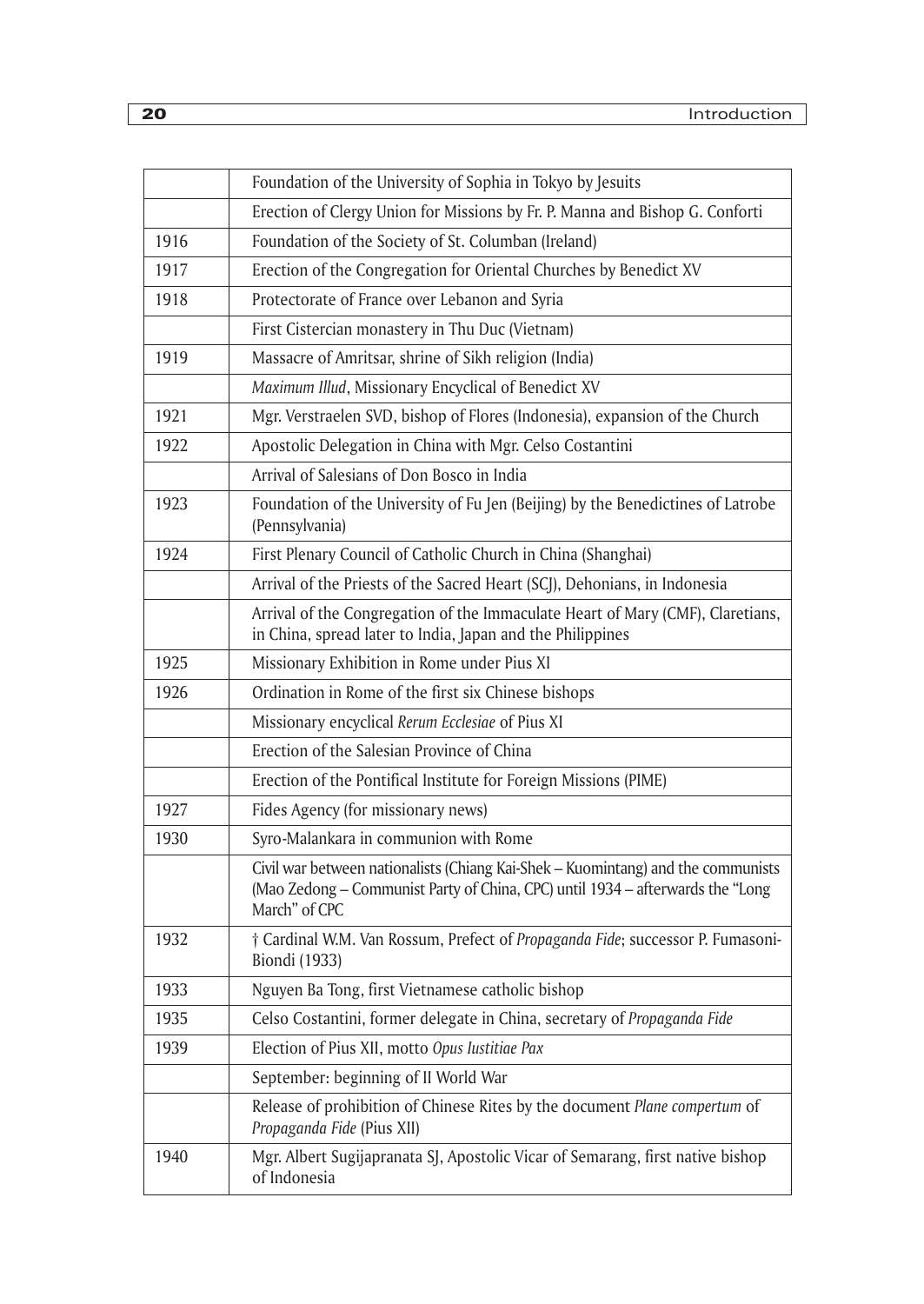|           | <i>† Vincent Lebbe CM, founder and great missionary in China</i>                                                                                                             |
|-----------|------------------------------------------------------------------------------------------------------------------------------------------------------------------------------|
| 1941      | † Rabindranath Tagore, Nobel prize in literature in 1913                                                                                                                     |
|           | Japan attacks Pearl Harbor and enters in the II WW with Germany and Italy -<br>expansion in Asia Pacific, imposing Japanese bishops                                          |
| 1942-1945 | In Langgur (Indonesia), during Japanese occupation, Mgr. Aerts and 12 priests<br>are executed                                                                                |
| 1943      | Full independence of Lebanon                                                                                                                                                 |
| 1945      | April-May German surrenders                                                                                                                                                  |
|           | Atomic bombing of Hiroshima (August 6) and Nagasaki (August 9)                                                                                                               |
|           | Surrender of Japan (August 15)                                                                                                                                               |
|           | Division of Korea along the 38 <sup>th</sup> parallel: North Korea (pro Soviet) and South<br>Korea (Pro American)                                                            |
|           | Constitution of United Nations to prevent conflicts                                                                                                                          |
|           | Mgr. Benjamin Thomas Cooray, archbishop of Colombo and first Sri Lanka<br>cardinal (servant of God)                                                                          |
| 1946      | Erection of the hierarchy in China by Pius XII and establishment of diplomatic<br>relations with the Vatican. Thomas Tien Ken-Sin SVD, archbishop of Beijing and<br>cardinal |
|           | Independence of the Philippines, President Manuel Roxas                                                                                                                      |
| 1947      | Independence of India                                                                                                                                                        |
| 1948      | <i>† Mohandas Gandhi hero of peaceful independence of India</i>                                                                                                              |
|           | Proclamation of the State of Israel by Ben Gurion                                                                                                                            |
| 1949      | October 1 <sup>st</sup> proclamation of the Socialist Republic of China                                                                                                      |
|           | Independence of Indonesia from Netherlands, president Sukarno                                                                                                                |
| 1950-1953 | Korean War with a final Armistice Agreement ratifying division: one million<br>deaths                                                                                        |
| 1951      | Encyclical Evangelii Praecones of Pius XII about missions                                                                                                                    |
| 1952      | Nunzio Riberi is expelled from China                                                                                                                                         |
| 1954      | Defeat of French army in Dien Bien Phu - partition of country - many catholics<br>from North to South. Ho Chi Minh leader of the North, in war with US                       |
|           | Encyclical for Chinese Church Ad Sinarum Gentem of Pius XII                                                                                                                  |
| 1955      | Erection of the hierarchy in Malaysia and Myanmar by Pius XII                                                                                                                |
| 1957      | In China, foundation of the Chinese Patriotic Catholic Association                                                                                                           |
| 1958      | Last Encyclical of Pius XII Ad Apostolorum Principis for Chinese Church                                                                                                      |
| 1959      | Encyclical Princeps Pastorum of John XXIII about missions                                                                                                                    |
|           | Announcement of Ecumenical Council Vatican II                                                                                                                                |
| 1960      | Erection of the hierarchy in Vietnam by John XXIII                                                                                                                           |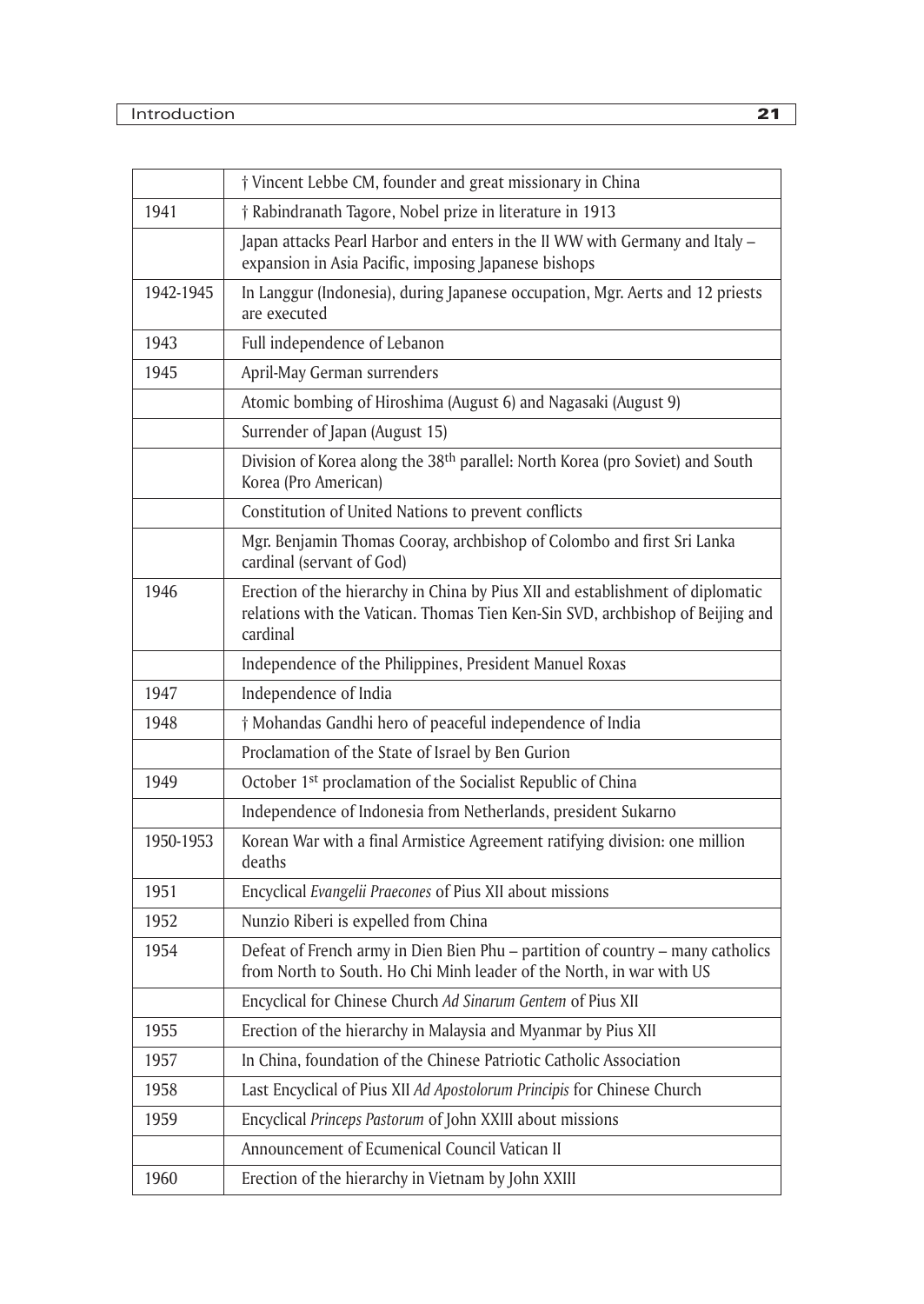| 1961      | Erection of the hierarchy in Indonesia by John XXIII                                                                                                                                                                                                                                                        |
|-----------|-------------------------------------------------------------------------------------------------------------------------------------------------------------------------------------------------------------------------------------------------------------------------------------------------------------|
| 1962      | Erection of the hierarchy in Korea by John XXIII                                                                                                                                                                                                                                                            |
| 1962-1965 | Council Vatican II in Rome                                                                                                                                                                                                                                                                                  |
| 1963      | † John XXIII                                                                                                                                                                                                                                                                                                |
|           | Assassination of J.F. Kennedy                                                                                                                                                                                                                                                                               |
| 1964      | January: meeting between Paul VI and Athenagoras in Jerusalem                                                                                                                                                                                                                                               |
|           | Vatican II, decree Orientalium Ecclesiarum                                                                                                                                                                                                                                                                  |
|           | Paul VI at the International Eucharistic Congress of Bombay (India)                                                                                                                                                                                                                                         |
| 1965      | Erection of the hierarchy in Thailand by Paul VI                                                                                                                                                                                                                                                            |
|           | Vatican II: decree Ad Gentes about Mission                                                                                                                                                                                                                                                                  |
| 1966      | Cultural Revolution in China under Mao Zedong                                                                                                                                                                                                                                                               |
| 1967      | † Maximos IV Melkite, active in Vatican II                                                                                                                                                                                                                                                                  |
|           | Journey of Paul VI to Istanbul                                                                                                                                                                                                                                                                              |
|           | Encyclical Populorum Progressio                                                                                                                                                                                                                                                                             |
| 1968      | May cultural revolution in Paris (against De Gaulle)                                                                                                                                                                                                                                                        |
|           | Assassination of Martin Luther King and Robert Kennedy                                                                                                                                                                                                                                                      |
|           | End of "Prague Spring" (Dubcek) by Soviet army                                                                                                                                                                                                                                                              |
|           | Meeting of CELAM in Medellin (Colombia): Theology of Liberation                                                                                                                                                                                                                                             |
|           | Massacre in Tlatelolco (Mexico), before Olympic Games                                                                                                                                                                                                                                                       |
| 1969      | Yu Pin, archbishop of Nanking, created cardinal                                                                                                                                                                                                                                                             |
| 1970      | Journey of Paul VI to Asia, Oceania and Australia, including: Teheran (Iran),<br>Dacca (East Pakistan), Philippines, West Samoa, Sidney (Australia), Jakarta<br>(Indonesia), Hong Kong, and Colombo (Sri Lanka). Erection of the Federation<br>of Asian Bishops' Conferences (FABC) in Manila (Philippines) |
| 1972      | Martial Law in the Philippines by Ferdinand Marcos                                                                                                                                                                                                                                                          |
| 1975      | End of the Vietnam war - unification under the communist party                                                                                                                                                                                                                                              |
|           | Timor East annexed to Indonesia – war of resistance                                                                                                                                                                                                                                                         |
|           | Paul VI Post-synodal Exhortation Evangelii Nuntiandi, about evangelization                                                                                                                                                                                                                                  |
| 1977      | Canonization of the Maronite monk Charbel Makhlouf (†1898)                                                                                                                                                                                                                                                  |
| 1978      | † Paul VI; election of John Paul I; election of John Paul II                                                                                                                                                                                                                                                |
| 1980      | † Paulinus Lee, Cistercian, in Lantao (Hong Kong)                                                                                                                                                                                                                                                           |
| 1983      | Mgr. Carlos Ximenes Belo SDB, bishop of Dili (East Timor), leader of human<br>rights (Nobel Prize for Peace in 1996)                                                                                                                                                                                        |
| 1985      | Encyclical Slavorum Apostoli about Cyril and Methodius, by John Paul II                                                                                                                                                                                                                                     |
| 1986      | EDSA Revolution in the Philippines, end of Marcos era, call of Cardinal Sin                                                                                                                                                                                                                                 |
| 1990      | Encyclical Redemptoris Missio of John Paul II about Mission                                                                                                                                                                                                                                                 |